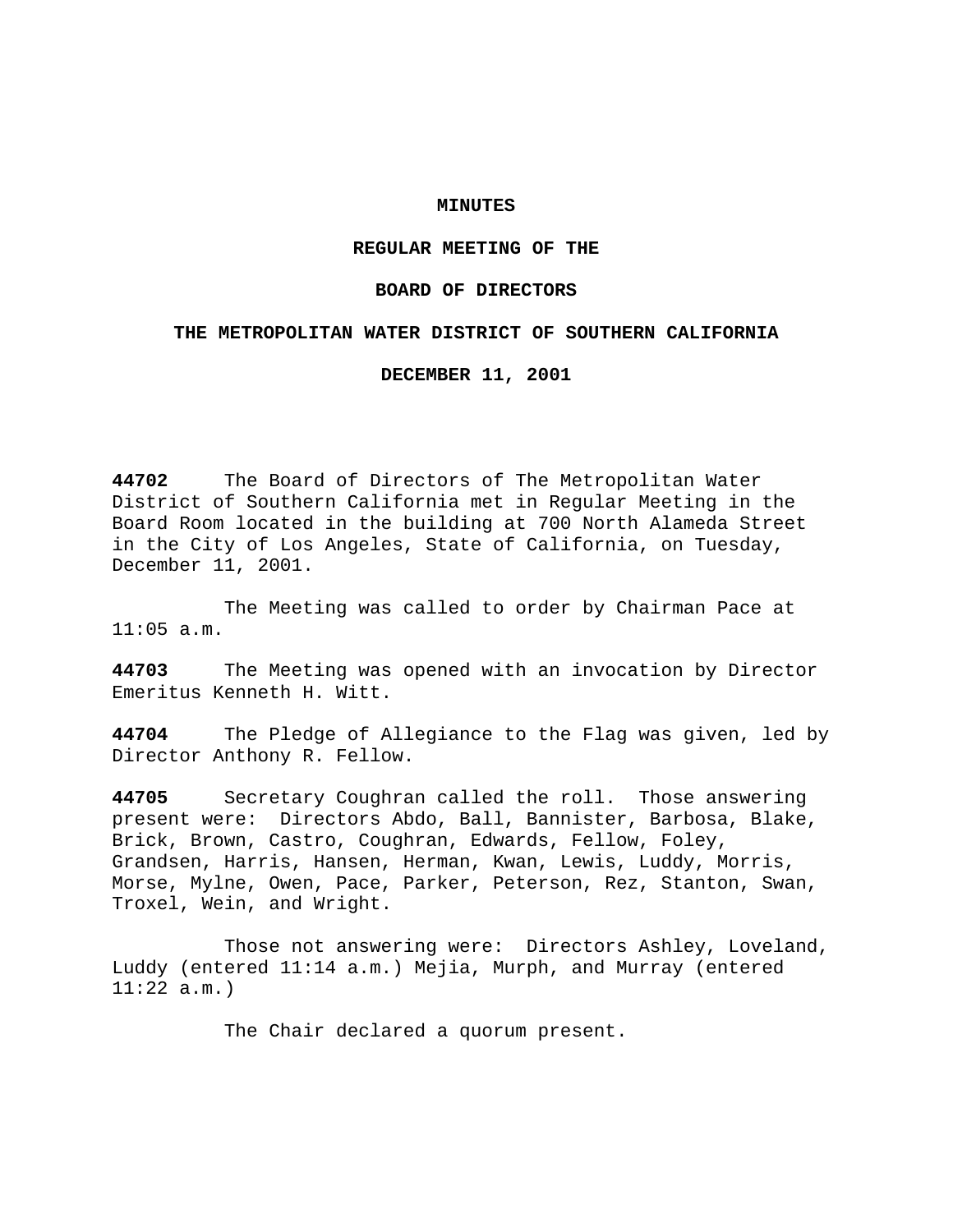**44706** Chairman Pace inquired if there were any additions to the agenda. There being none, the Chair declared only those matters listed on the agenda would be considered.

**44707** Chairman Pace invited members of the public to address the Board on matters within the Board's jurisdiction.

Director Luddy took his seat at 11:14 a.m.

Director Castro withdrew from the Meeting at 11:15 a.m.

County public health officers in Metropolitan's service area appealed to the Board to consider drinking water fluoridation. Comments in support of fluoridation in drinking water and request for Metropolitan to consider adding fluoride to its water supply, fluoridating its filtration plants, and for the proper committee to consider this matter were heard from the following:

Dr. Donald Lyman, State Department of Health Services Dr. James G. Haughton, Los Angeles County Department of Health Services Dr. Mark B. Horton, Orange County Health Care Agency Dr. Robert Levin, Ventura County Department of Public Health Mary Wynn, dental hygienist, representing Riverside County Department of Public Health Dr. George R. Flores, San Diego County Health Department Dr. Tom Prendergast, San Bernardino County Department of Health Services Dr. David Nelson, California Department of Health Services Dr. Harold Slavkin, School of Dentistry, University of Southern California Dr. David E. Hayes Bautista, School of Medicine, University of California, Los Angeles

Director Murray took his seat at 11:22 a.m.

Vice Chair Peterson commended the doctors for their presentations and bringing attention to the dental problems that can be minimized through fluoridation of drinking water. Vice Chair Peterson requested the Board Chairman to form a committee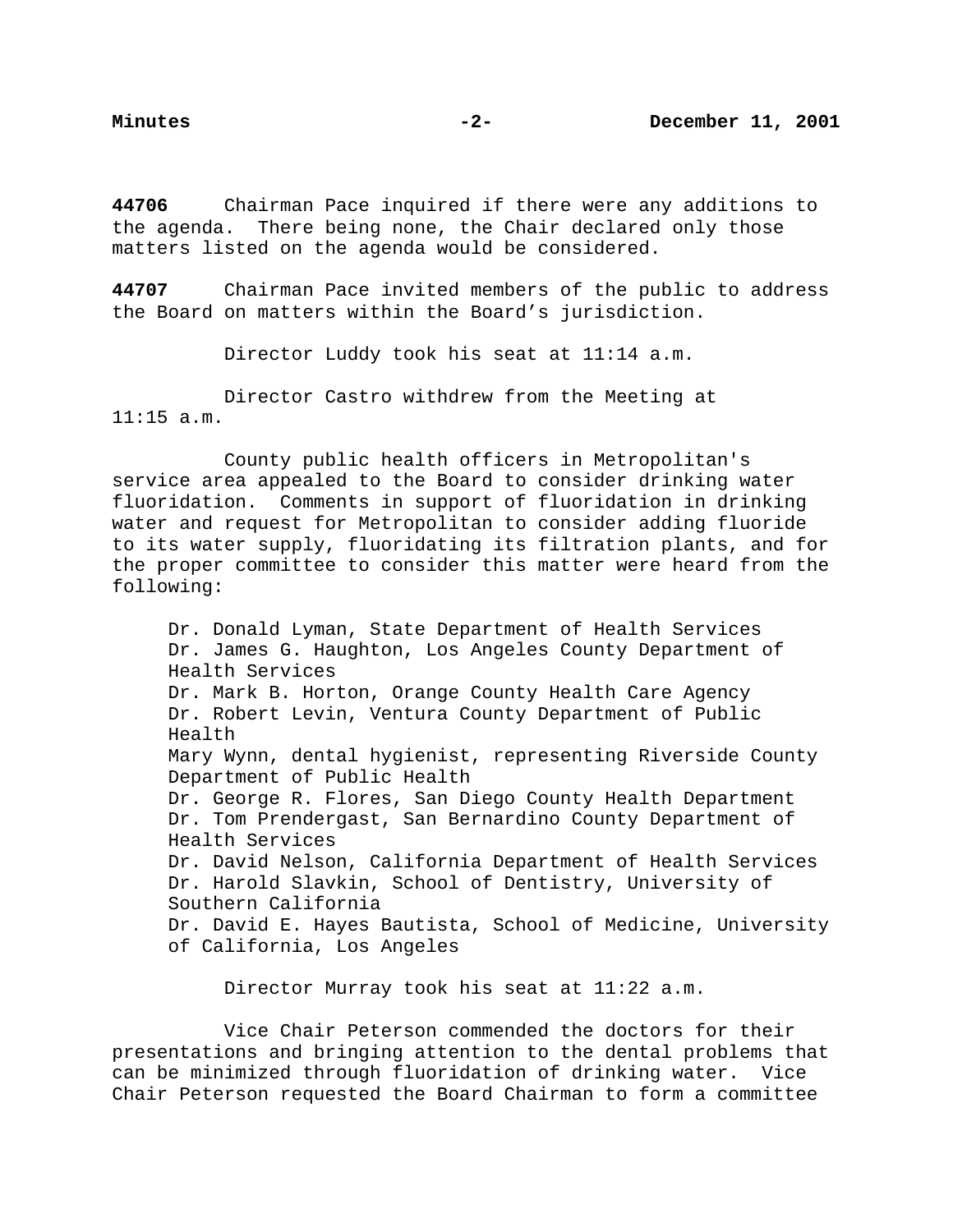to study this issue and make a recommendation to the Board. Chairman Pace announced he would refer the matter to an appropriate committee for discussion.

Director Barbosa withdrew from the Meeting at  $11:29$  a.m.

**44708** There being no objection, the Chair ordered the reading of the Minutes of the Meetings of November 13 and 20, 2001, dispensed with, copies having been mailed to each Director.

Director Edwards moved, seconded by Director Stanton and carried, approving the foregoing Minutes as mailed.

**44709** Chairman Pace commented on the major year-end accomplishments made by Metropolitan: completion of the Badlands Tunnel, retrofitting of the pumps in the Wadsworth facility at Diamond Valley Lake to help ease the energy crisis, completion of a new rate structure, use of new ways to discuss water through public art to compensate for the closing off of facilities since the September 11 terrorist attack, working with other communities that could provide Metropolitan with more water, making progress on removal of uranium mine tailings in Utah, keeping the reservoirs free of MTBE and pollution, maintaining water quality by actively protecting the Bay-Delta, and working with other states and agencies on the Colorado River.

**44710** Chairman Pace presented to former Director Francesca M. Krauel a Commendatory Resolution for her services on Metropolitan's Board, representing San Diego County Water Authority from November 8, 1983 to August 20, 2001.

**44711** Chairman Pace presented to Director Langdon W. Owen a pin for his five years of service on Metropolitan's Board, representing the Municipal Water District of Orange County and the former Coastal Municipal Water District.

Director Barbosa returned to the Meeting at 11:40 a.m.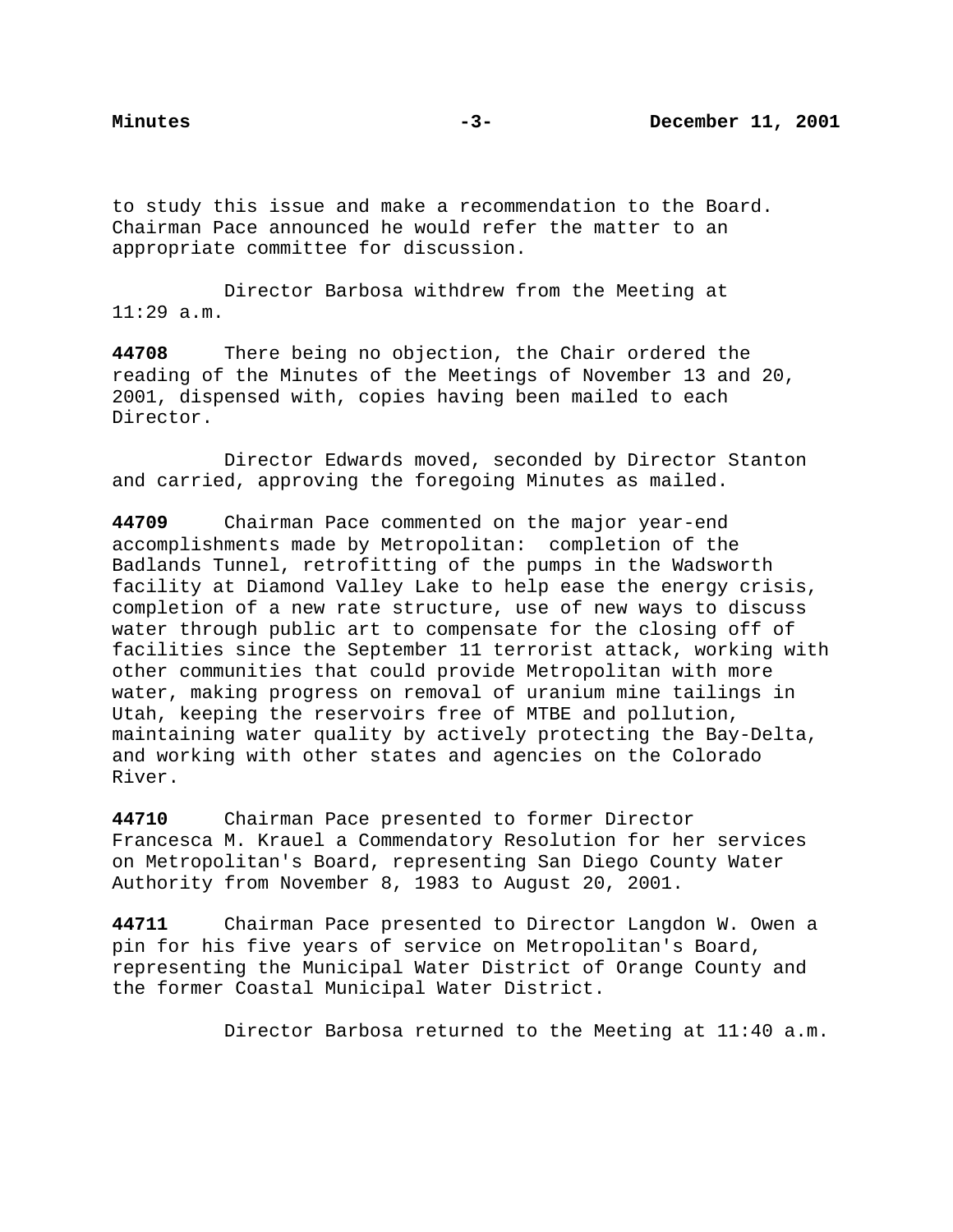**44712** Director Blake moved, seconded by Director Stanton and carried, approving a 30-day leave of absence for Director Betty H. Harris, commencing December 12, 2001.

**44713** The General Counsel's letter signed December 3, 2001, was presented, transmitting the credentials evidencing the appointment by the city of Burbank of Glenn A. Brown as its representative on Metropolitan's Board for an indefinite term, replacing George E. Battey, Jr.

General Counsel Walston reported the credentials had been examined and found legally sufficient, and that the Oath of Office was administered to Director Brown on December 10, 2001. The Chair ordered the credentials, together with the General Counsel's letter, received and filed.

Following an introduction by Chief Executive Officer Gastelum, Director Brown took his seat as a Director representing the city of Burbank.

**44714** Chairman Pace reported on the new committee structure and appointments he has made to be effective January 1, 2002.

Director Blake moved, seconded by Director Hansen and carried, adopting the California Environmental Quality Act (CEQA) determination and approving the changed committee structure and appointments as approved by the Executive Committee on December 5, 2001, as set forth in the Board Chairman's letter signed on December 7, 2001.

Chairman Pace announced three nonofficer positions on the Executive Committee would expire at the end of December, and that elections for these positions will be held in January 2002.

**44715** Chairman Pace reported on events in which he participated on behalf of Metropolitan, as follows: On December 6 Metropolitan hosted the Liquid Art photo exhibit for Directors, member agencies, the art community, and public officials at the Self-Help Graphics Galeria in East Los Angeles. The Chair attended the interview sessions for the selection of the Ethics Officer, with the final candidates to make their formal presentation to the Subcommittee on Rules and Ethics on December 18.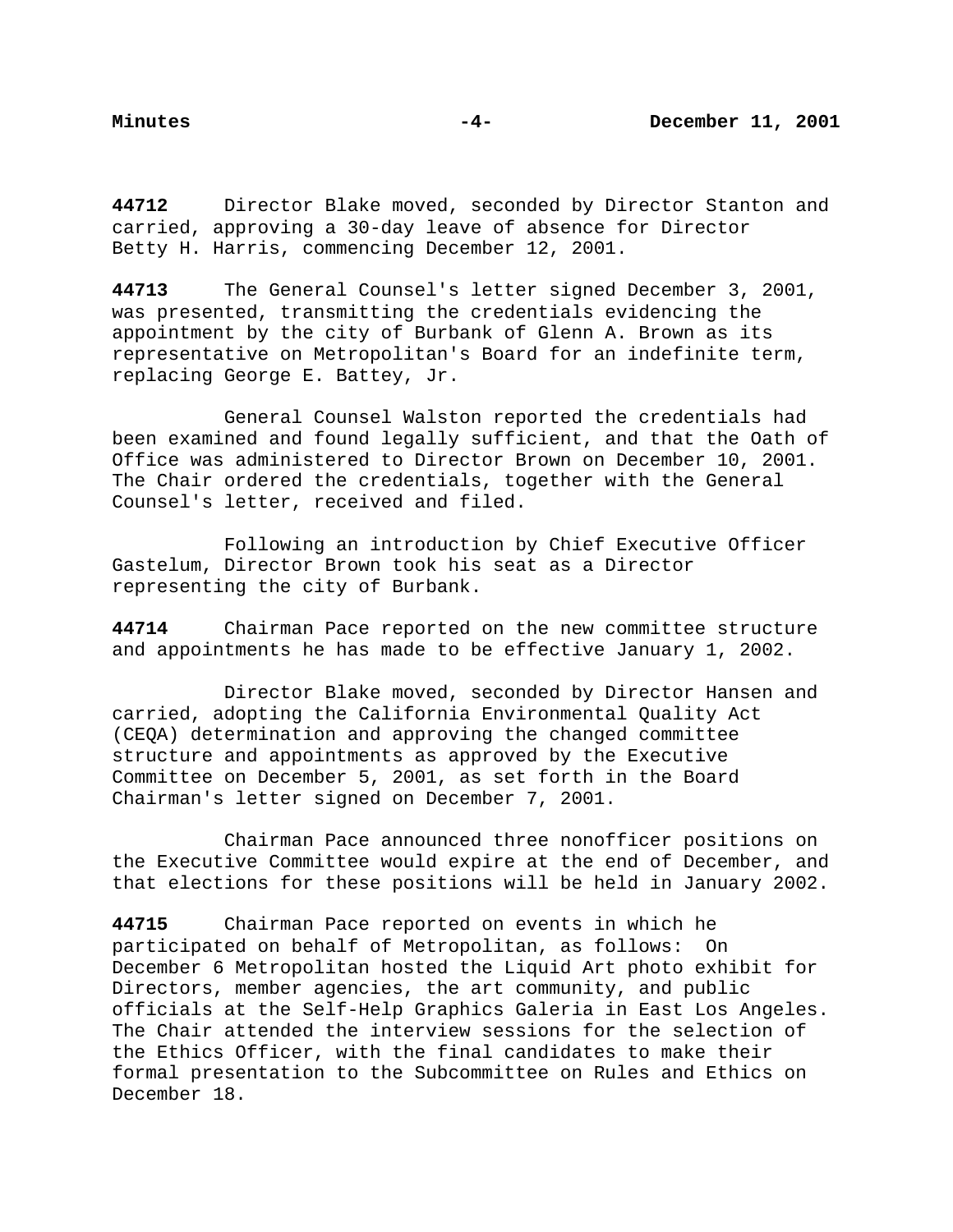**44716** Regarding the Colorado River, Bay-Delta and CALFED matters, and the summary of District activities, Chief Executive Officer Gastelum referred to his activity report signed on December 4, 2001.

**44717** Regarding the Legal Department activities, General Counsel Walston referred to his activity report dated November 30, 2001. Mr. Walston reported that in the San Diego County Water Authority's case on preferential rights, oral argument on the demurrer filed by Metropolitan and other member agencies was scheduled for December 3. However, the court took the matter off calendar and rescheduled argument for January 10, 2002.

In Dewayne Cargill, et al. v. Metropolitan, General Counsel Walston reported that on November 27 Metropolitan filed a petition for review by the California Supreme Court. An answer is expected in the next month or two whether the Court will review that case.

**44718** The reports of the Standing Committees are as follows:

On behalf of the Executive Committee, Chairman Pace reported at its meeting of December 5, Director Edwards, on behalf of the Subcommittee on Rules and Ethics, reported that the subcommittee scheduled interviews on December 7 for the six Ethics Officer candidates, and the top three were asked to make formal presentations to the subcommittee on December 18. The subcommittee will then make a recommendation to the Board for final selection of the Ethics Officer. Director Foley gave a report on the activities of the Colorado River Board and stated that the Colorado River Water Users Association annual conference would be held in Las Vegas on December 12-14.

Chief Executive Officer Gastelum gave a monthly report on the activities of his department, and that a congressional hearing was scheduled for December 11 in Las Vegas regarding Colorado River issues. A draft letter to U.S. Representative Ken Calvert, Chairman of the House Subcommittee on Water and Power, regarding H.R. 3280, CALFED legislation, was distributed and discussed.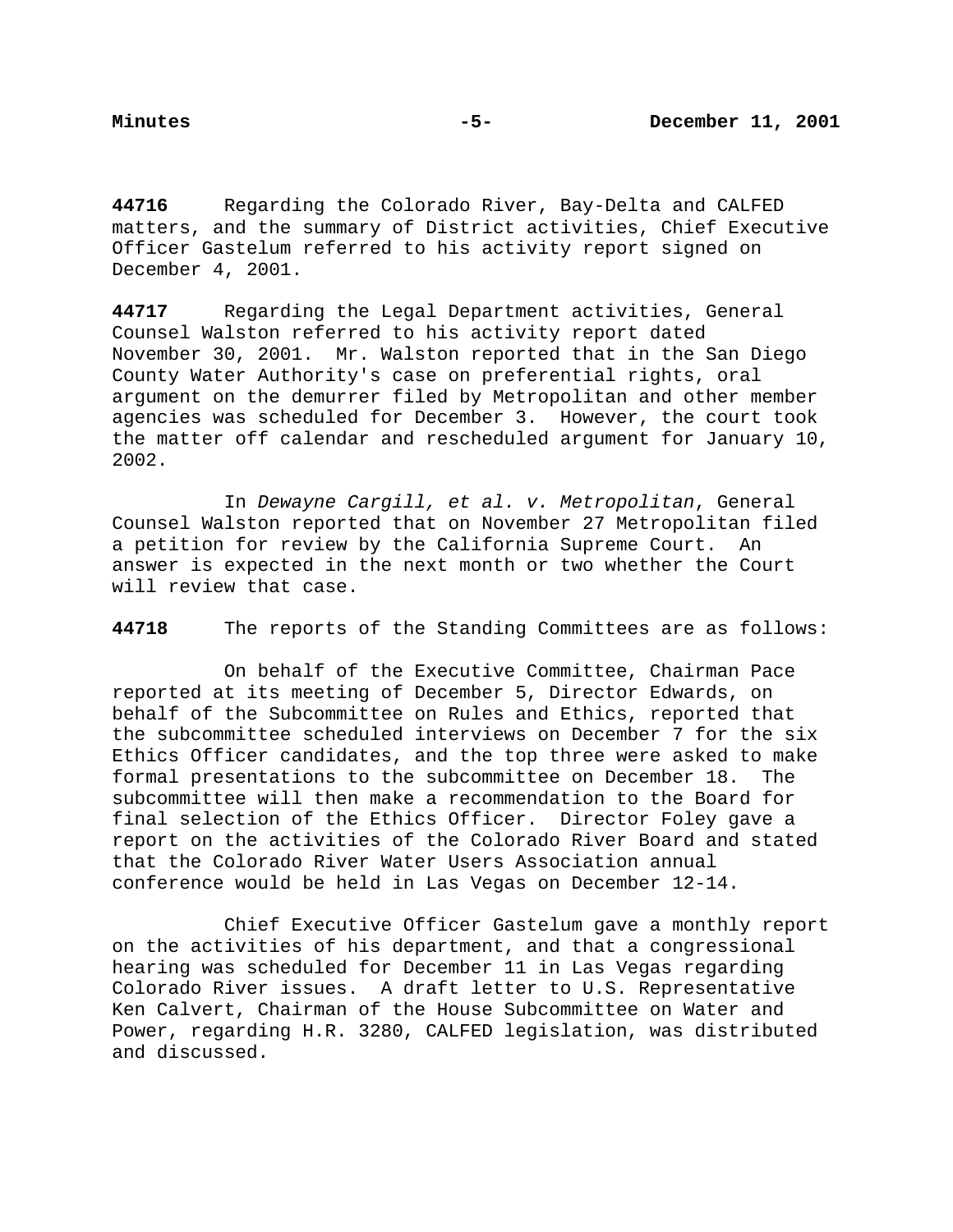Audit, Budget and Finance Committee Chairman Bannister reported the committee unanimously approved Agenda Item 9-2, and requested that it be added to the Consent Calendar. The committee also discussed and unanimously approved the determination of water revenue requirements for fiscal year 2002/03.

Engineering, Operations and Real Property Committee Chairman Barbosa reported the committee approved Agenda Item 9-1, and requested that it be added to the Consent Calendar.

Chairman Pace asked the Engineering and Operations Committee to review the requests of the health officers on fluoridating water.

Legal, Claims and Personnel Committee Chairman Morse reported the committee unanimously approved Agenda Item 9-4, and that no action was taken on Agenda Item 9-5, the oral report on Metropolitan v. Campus Crusade for Christ. He requested that Item 9-4 be added to the Consent Calendar.

Communications, Outreach and Legislation Committee Chair Hansen announced that inspection trips to the Colorado River Aqueduct and other areas within Metropolitan's jurisdiction would resume in mid-January. There would be three minor changes to better deal with security issues: guest lists need to be finalized a week before each trip; access points to some facilities may change some; and color-coded name badges will be provided so security personnel can easily identify guests on an inspection trip.

Director Hansen reported that the committee discussed Metropolitan's legislative priorities for 2002. Among the priorities are funding for: mitigation measures at Lake Perris; outdoor conservation projects; supporting projects that would help meet the requirements of the California Colorado River Water Use Plan; and opportunities for salinity control. Once a legislative vehicle has been established for the priorities, the issues that affect Metropolitan's policy will come before the Board for approval.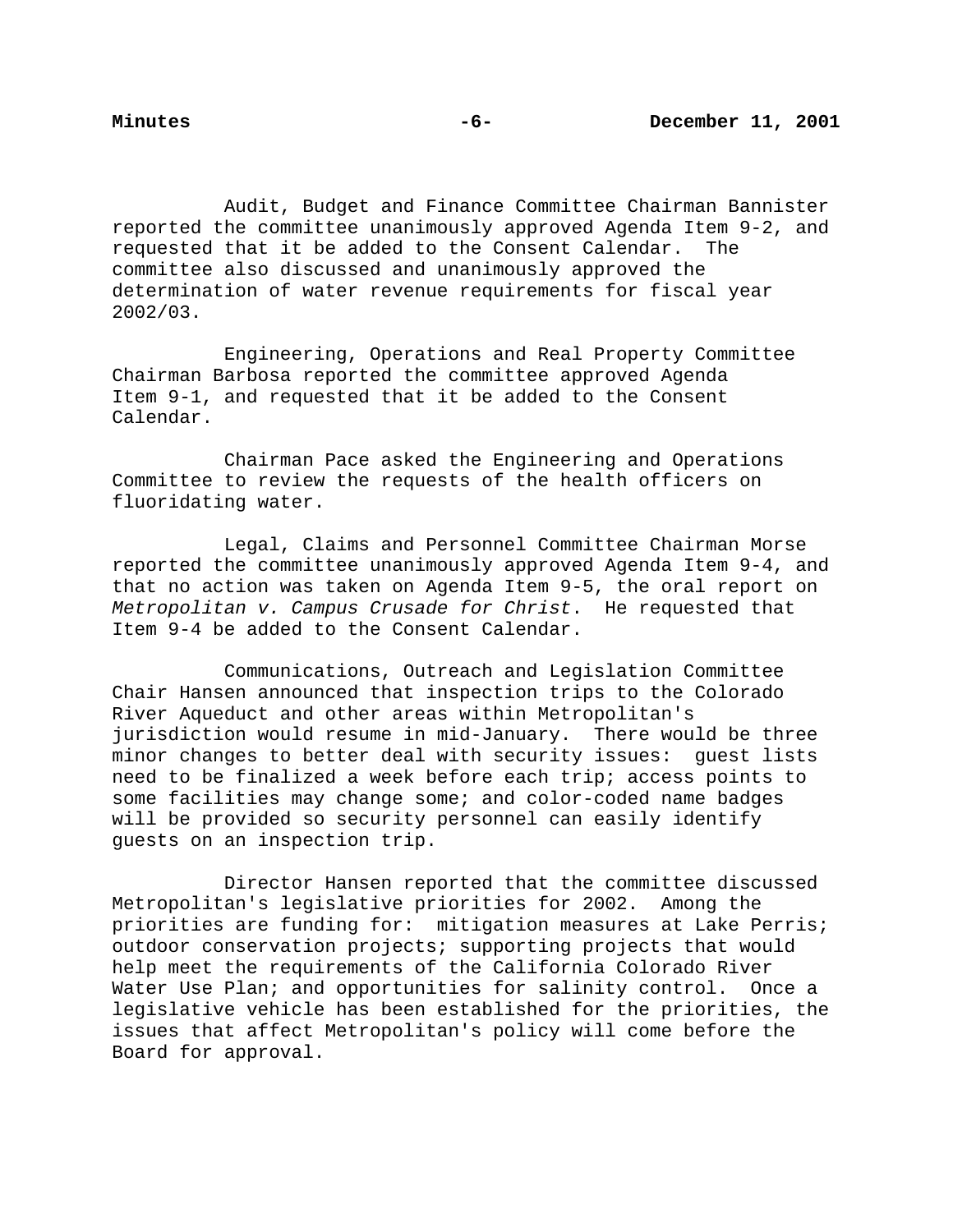Director Hansen also stated that Chief Executive Officer Gastelum reported that the proposed water bond initiative could provide \$895 million for CALFED projects, as well as funds for local projects, desalination, water security and water quality treatment. Mr. Gastelum stated that this type of broad-based initiative would be well received in Metropolitan's service area and is critically important to secure federal funding authorization for CALFED. Mr. Gastelum will be soliciting input from the member agencies in the next month and will make a recommendation to the Board about supporting the bond.

Water Planning, Quality and Resources Committee Chairman Owen reported the committee approved Agenda Item 8-1. The committee held a public hearing to review Metropolitan's Regional Urban Water Management Plan for adequacy in achieving an increased emphasis on cost-effective conservation. A discussion took place on the Regional Urban Water Management Plan and coordination with SB 221 (Kuehl) and SB 610 (Costa). The staff described the planning process and coordination with the member agencies for addressing the requirements of the two bills.

Director Morse withdrew from the Meeting at 12:03 p.m.

Chairman Pace thanked the Directors who served as Chairs and Vice Chairs of the committees this past year for their dedication and all the accomplishments that took place.

Director Blake moved, seconded by Director Stanton and carried, and the Board approved the Consent Calendar Items, **M.I. 44719** through **M.I. 44722,** as follows:

**44719** Adopted the California Environmental Quality Act (CEQA) determination and **Resolution 8789** (a) confirming Metropolitan's grant application, and (b) authorizing the Chief Executive Officer to execute a funding agreement if Metropolitan's application is selected for funding pursuant to the Local Groundwater Management Assistance Act of 2000, as set forth in the letter signed by the Chief Executive Officer on November 19, 2001, said Resolution entitled: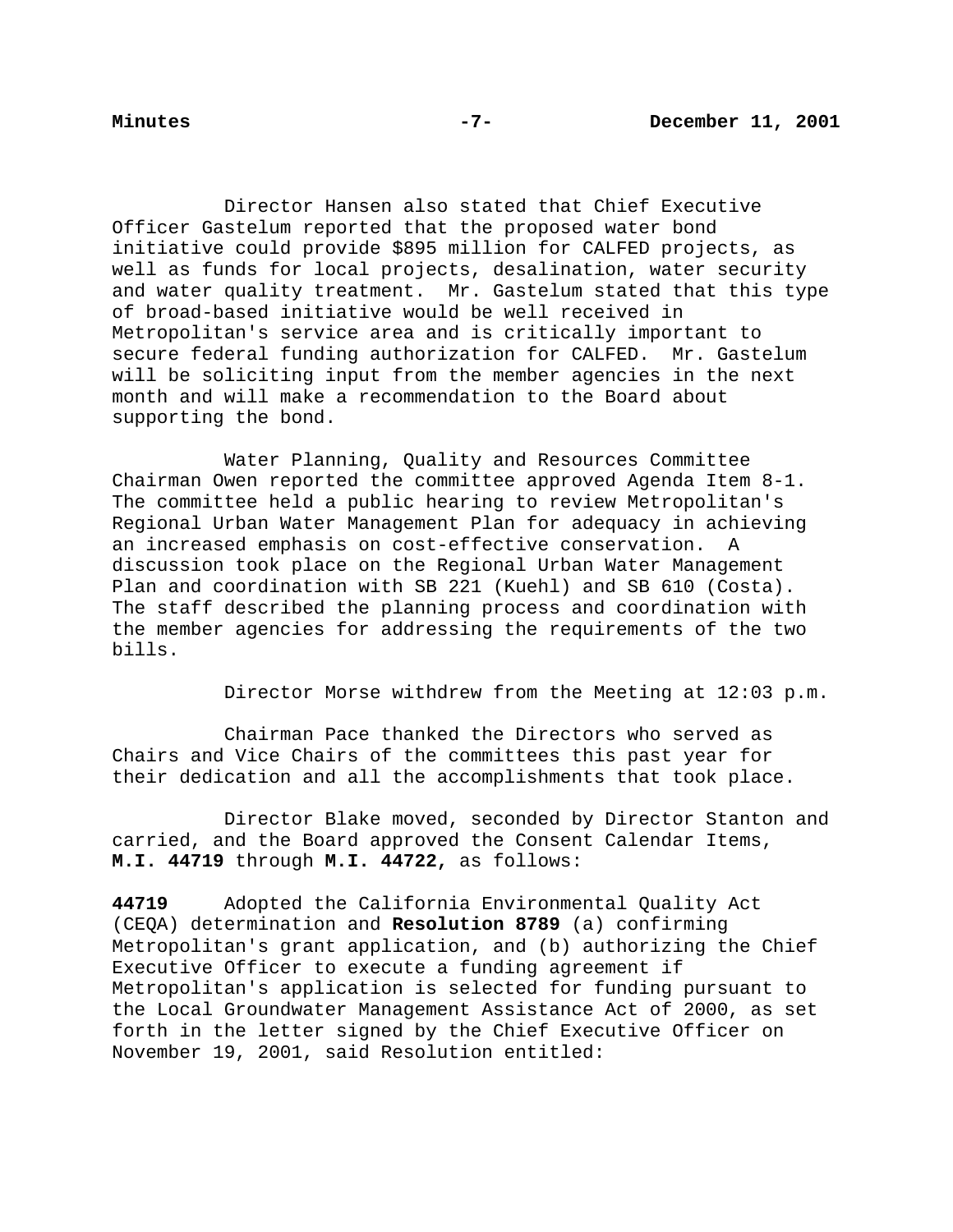# **RESOLUTION OF THE BOARD OF DIRECTORS OF THE METROPOLITAN WATER DISTRICT OF SOUTHERN CALIFORNIA REQUESTING AND ACCEPTING FUNDING PURSUANT TO THE LOCAL GROUNDWATER MANAGEMENT ASSISTANCE ACT OF 2000**

**44720** Adopted the CEQA determination and delegated authority to the Chief Executive Officer to enter into an agreement with the successful respondent to RFP No. 505 in an amount not to exceed \$10 million to provide engineering support services for the Arrowhead Tunnels of the Inland Feeder Program, as set forth in the letter signed by the Chief Executive Officer on November 27, 2001.

Directors Ball, Lewis, and Parker requested to be recorded as abstaining.

**44721** The Board adopted the CEQA determination and authorized the Chief Executive Officer to:

(a) Approve and make payments up to a total of \$420 million determined to be due and payable under the terms of the State Water Service and Devil Canyon/Castaic contract for calendar year 2001;

(b) Approve and make payments up to \$440 million determined to be due and payable under the terms of the State Water Service and Devil Canyon/Castaic contract for calendar year 2002, consistent with Metropolitan staff projections of 2002 Project energy costs;

(c) Approve and make payments up to \$563 million if actual power costs exceed Metropolitan estimates; and

(d) Increase fiscal year 2001/02 State Water Project budget by \$31 million--from \$296 million to \$327 million, as set forth in the letter signed by the Chief Executive Officer on November 28, 2001.

**44722** Authorized amendment to contract with Horvitz & Levy in Dewayne Cargill, et al. v. Metropolitan, LASC Case No. BC 191881 (consolidated with LASC Case Nos. BC 194444 and BS 053318) for appellate representation in the class action lawsuit challenging the employment status of temporary workers,